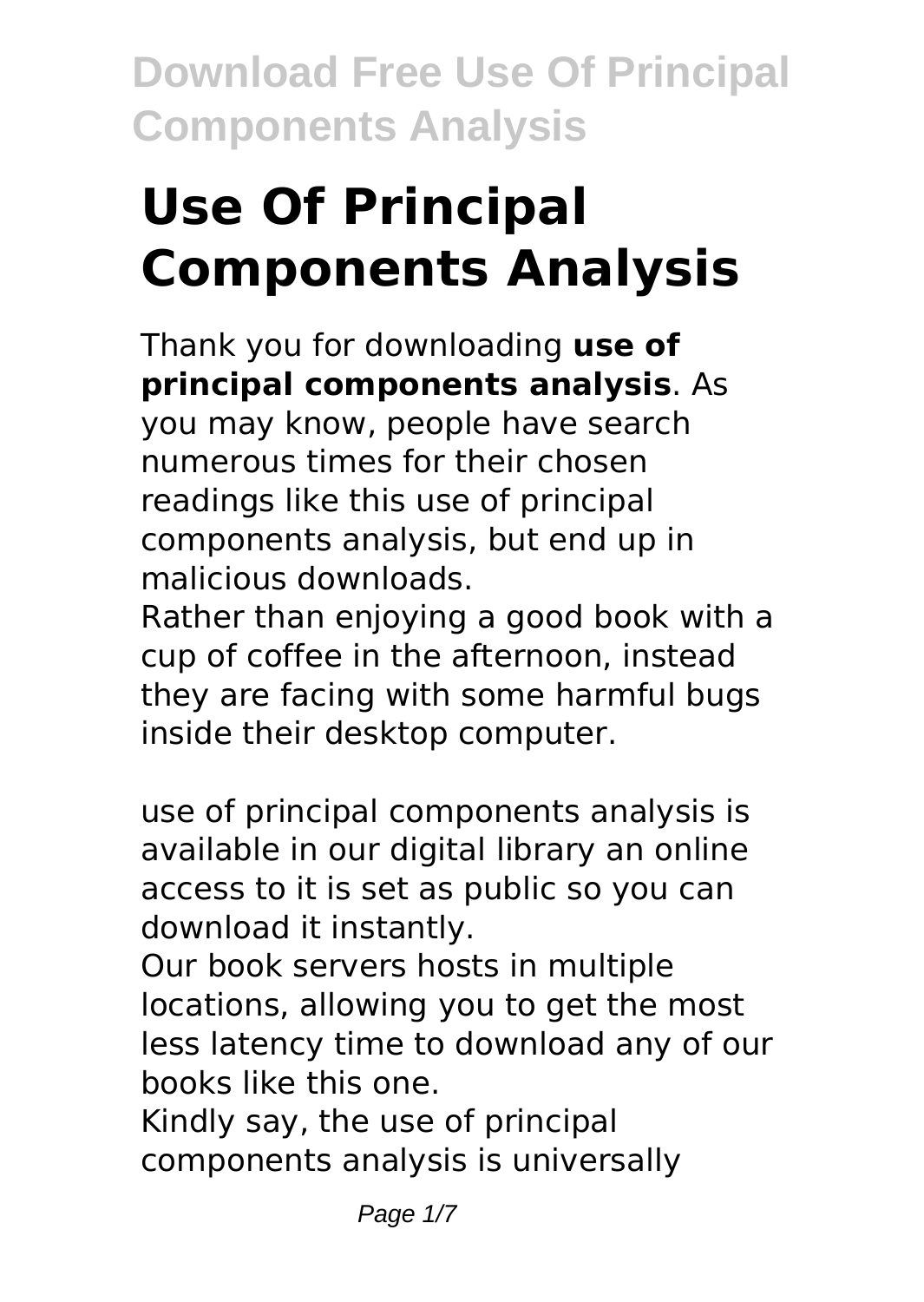# compatible with any devices to read

Library Genesis is a search engine for free reading material, including ebooks, articles, magazines, and more. As of this writing, Library Genesis indexes close to 3 million ebooks and 60 million articles. It would take several lifetimes to consume everything on offer here.

# **Use Of Principal Components Analysis**

This scatter plot represents principal component analysis (PCA). PCA is a statistical procedure that correlates baseline (trained/First Principal component) and observable data (Second Principal ...

#### **Preventive Maintenance Is Improved Through Predictive Analytics**

New analysis published by Bank of America Global ... The bank's Global Research team undertook correlation and principal component analyses to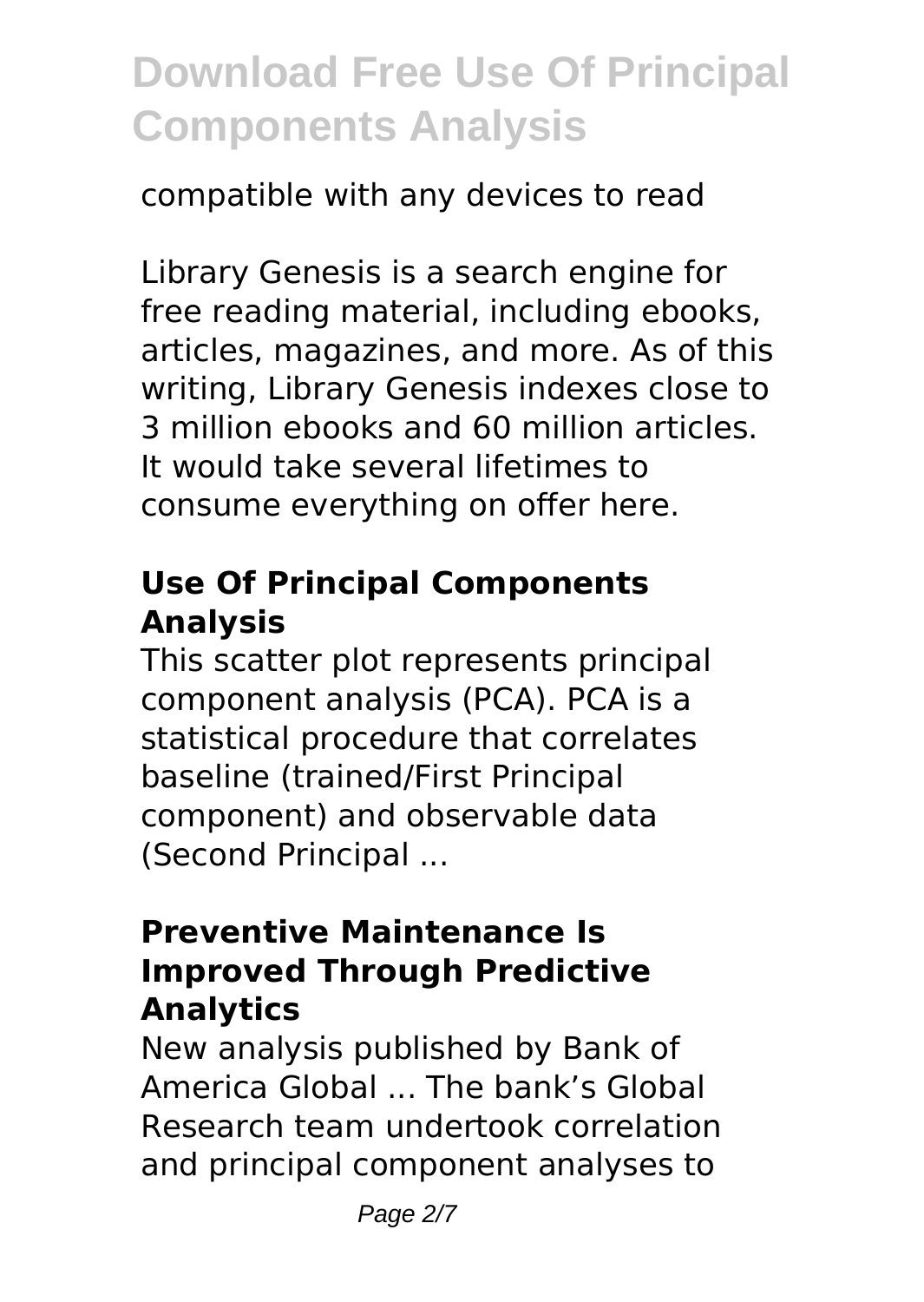determine which market metrics would have signalled ...

# **BofA identifies the prime causes of violent metal short squeezes**

This would have three main components ... I would use a set of regulatory standards developed by economist John Cochrane. Cochrane proposes replacing the complex "cost-benefit analysis ...

# **Welcome Back to the 1890s**

After serving as Sayre Area High School principal for approximately 12 years, Dayton Handrick will carry a new title into the 2022-2023 school year.

# **Sayre High School principal moves to new role**

According to estimates, the worldwide functional carbohydrates market will be worth US\$ 5.4 billion by 2022 and will grow at a CAGR of 5.9% from 2022 to 2032. In many industrialized nations, there are ...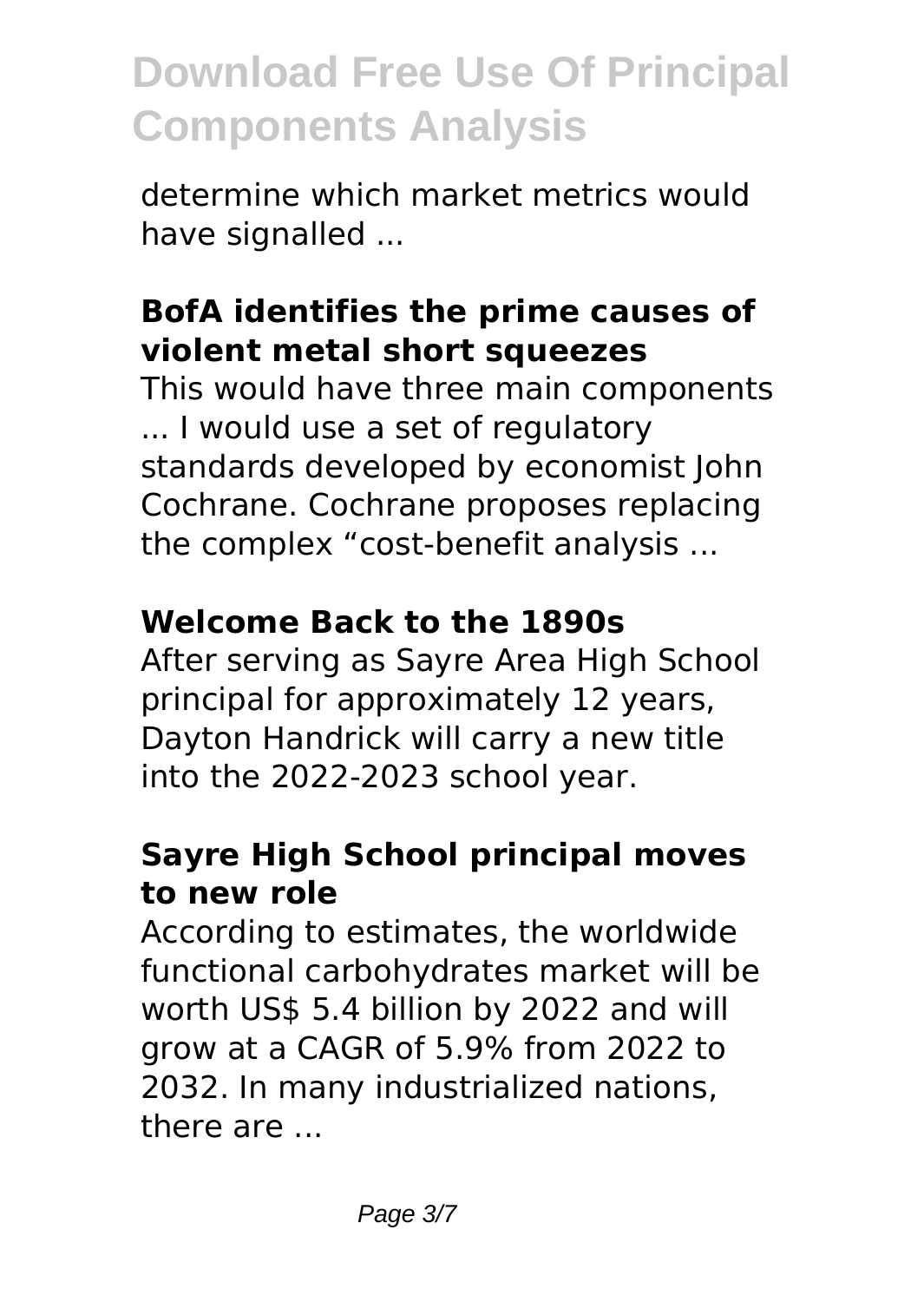# **Functional Carbohydrates Market Regional Growth Drivers, Segmental Analysis, Opportunities and Trends 2022-2032**

Minerals like copper, cobalt, lithium, and nickel are essential components ... use of this information. Past performance is no guarantee of future results. All investing entails risks. Principal ...

# **Finding Sustainability in Traditional Commodities: Webinar Highlights**

depending on the nature of costs…the CO should take care to use an index that is closely related to the cost components judged to be most unstable." The document also stresses that "any clause ...

### **How the Pentagon Plans to Manage Inflation in Contracts**

SDG&E is deploying a private communications network to monitor and maintain its grid in real time, so it can reduce the company's wildfire risk.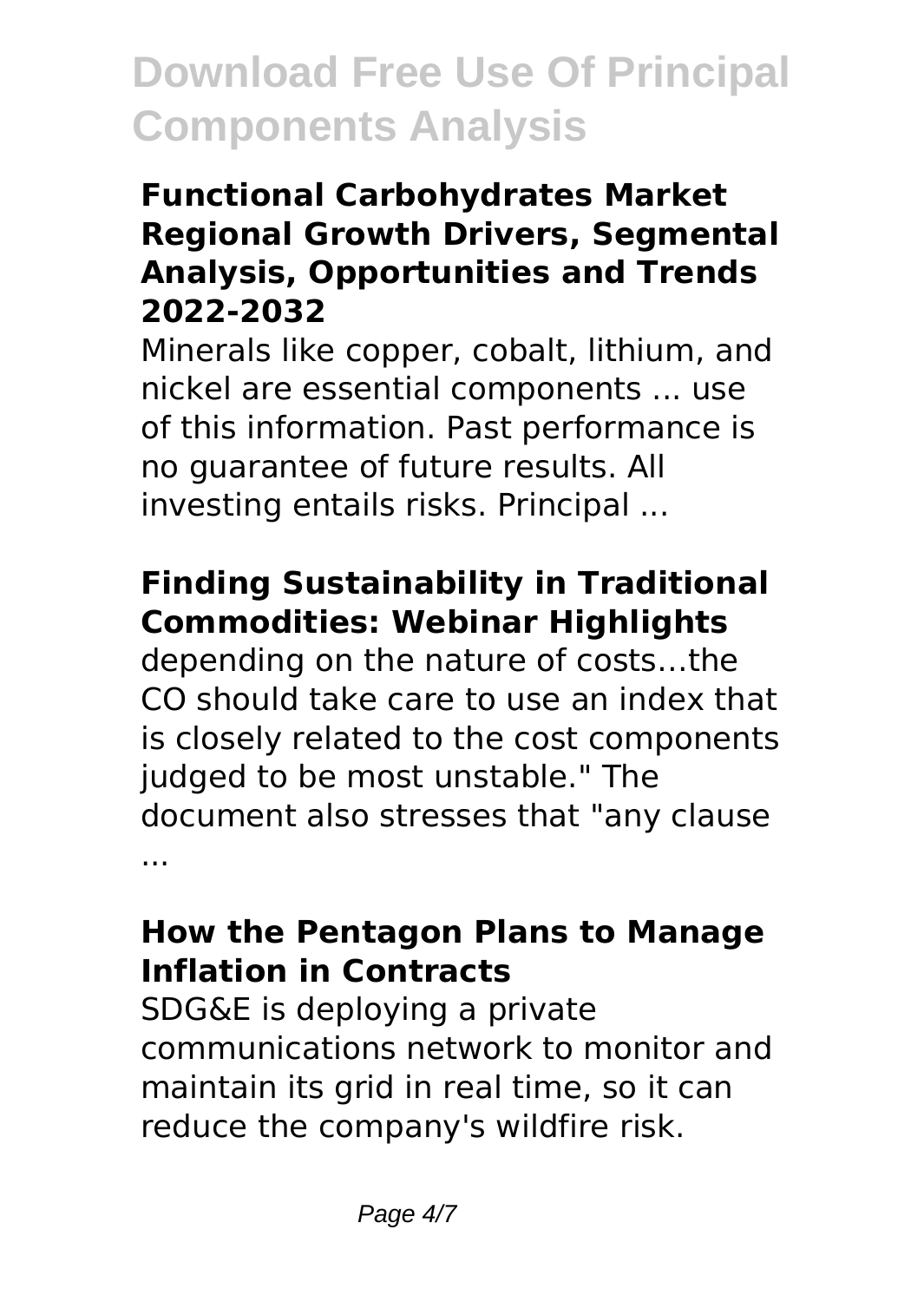## **Connect to Protect: Private Communications Networks Help Reduce Wildfire Risk**

Participants must be 18-65 years old, use ... principal investigator is Carolyn McCormick, assistant professor of human development and family studies. IRB #: 2021-1114, PI: This study will involve ...

# **Researchers in various studies looking for participants**

After serving as Sayre Area High School principal for approximately 12 years, Dayton Handrick will carry a new title into the 2022-2023 school year.

# **Handrick to serve new role at Sayre High**

Ursa Health's analytics development platform, Ursa Studio, enabled an analysis of healthcare inequities ... and improving quality is an essential component to transitioning our healthcare ...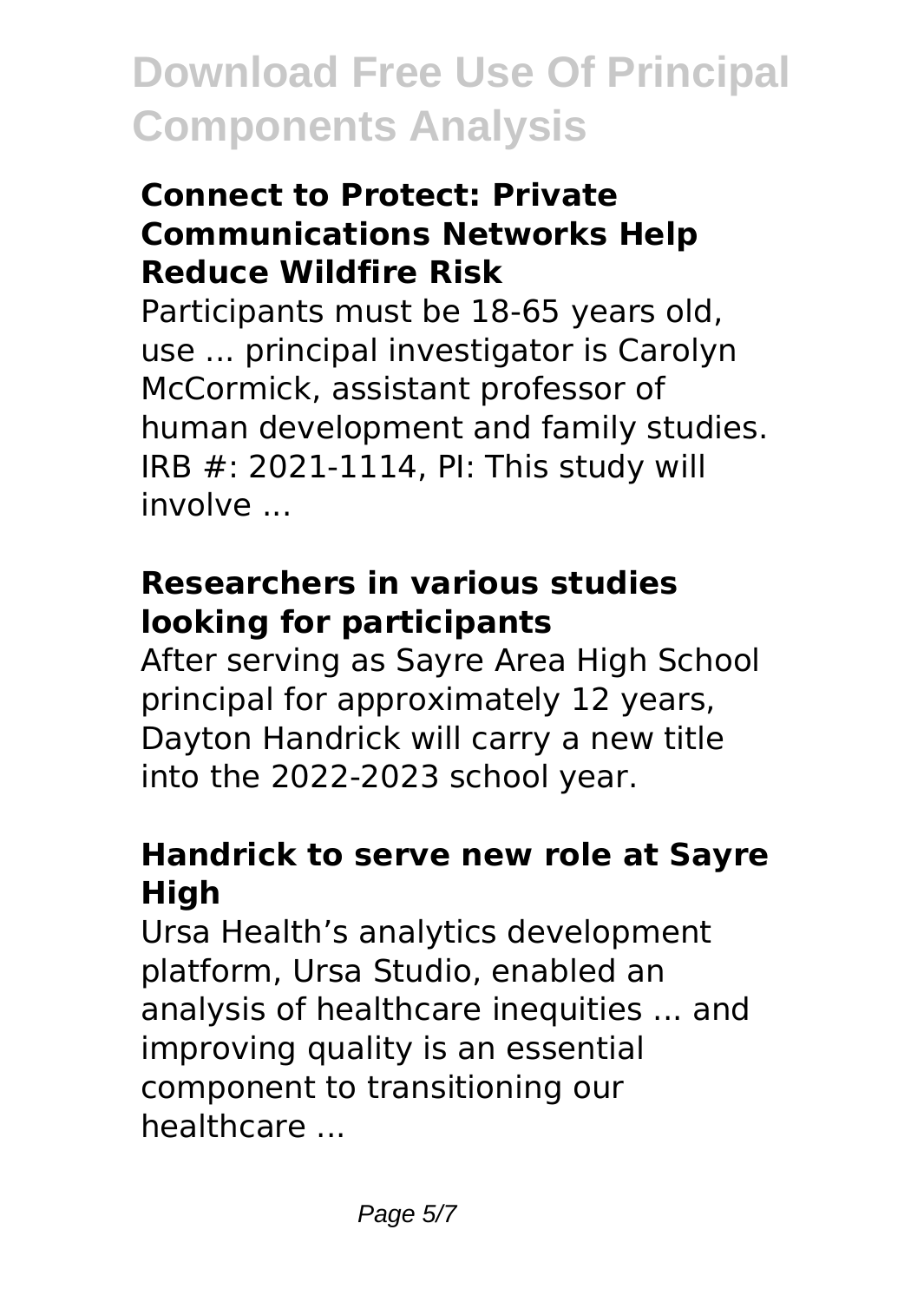#### **Ursa Studio Analysis of Healthcare Disparities for Health Insurer Highlighted in NEJM Catalyst**

Chorus Aviation Inc. ('Chorus') (TSX: CHR) today announced that its wholly owned subsidiary, Falko Regional Aircraft Limited ("Falko"), has expanded its portfolio of assets under management.

### **Chorus Aviation Announces Expansion of Assets Under Management**

The United States Department of Energy's National Energy Technology Laboratory (DOE-NETL) has selected the University of Illinois Urbana-Champaign's Prairie Research Institute (PR ...

#### **University of Illinois Receives \$3.5 Million from the Department of Energy to Advance Air Capture and Storage Study at U. S. Steel's Gary Works**

"FIREStarter 2 is basically all hands-on [experience]," said LSU Computer